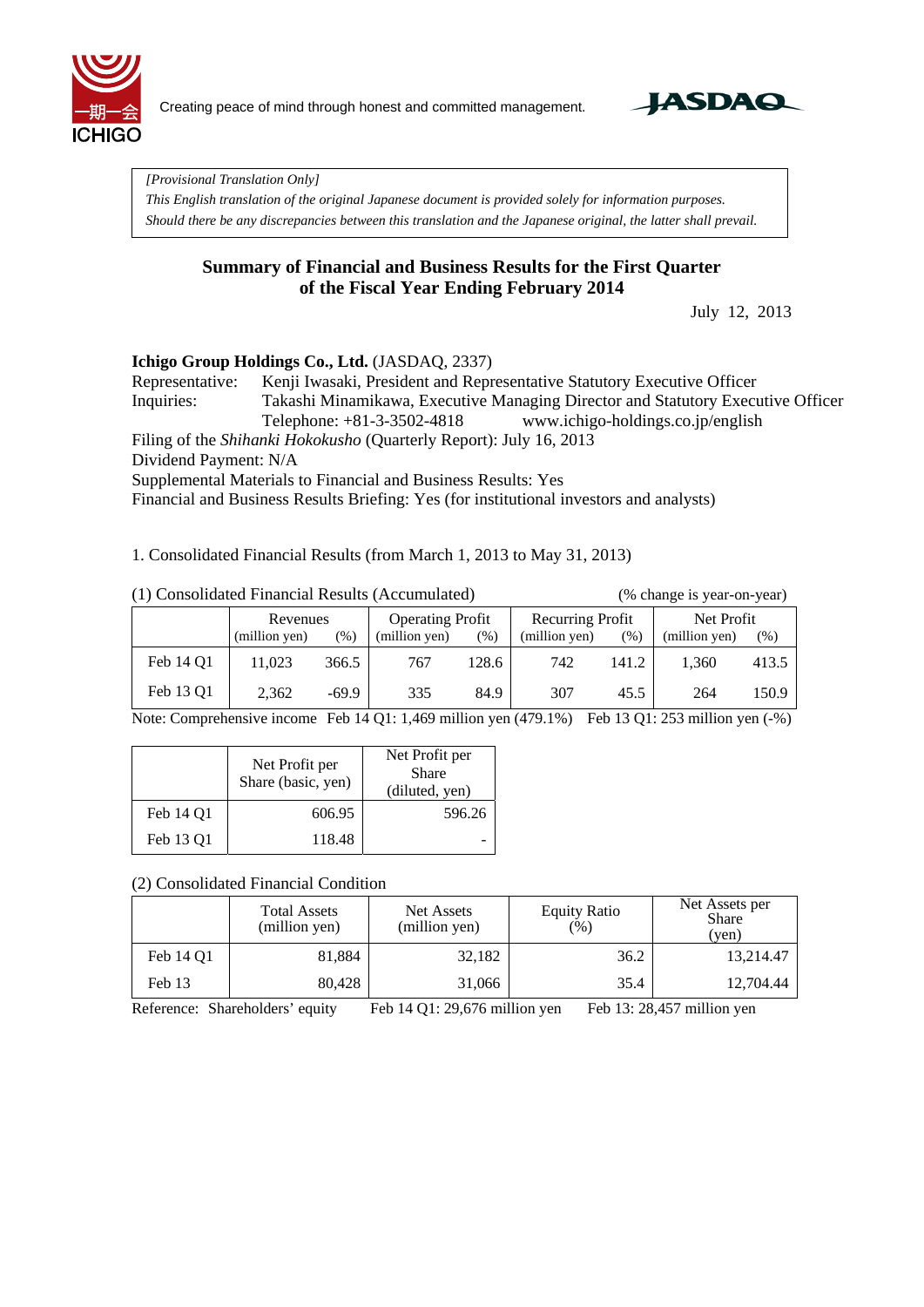#### 2. Dividends

|                      | Dividend per Share (yen)                                                                                              |          |  |        |        |  |
|----------------------|-----------------------------------------------------------------------------------------------------------------------|----------|--|--------|--------|--|
|                      | Third<br>Fiscal<br>First<br>Fourth<br>Second<br>Year<br>Ouarter<br><b>Ouarter</b><br><b>Ouarter</b><br><b>Ouarter</b> |          |  |        |        |  |
| Feb 13               |                                                                                                                       | $\theta$ |  | 200.00 | 200.00 |  |
| Feb 14               |                                                                                                                       |          |  |        |        |  |
| Feb 14<br>(Expected) |                                                                                                                       | $\theta$ |  | 1.10   | 1.10   |  |

Note 1: Changes in the dividend forecast during the period: None

- Note 2: The above-mentioned dividend forecast for Feb 14 reflects the stock split announced on April 19, 2013. The dividend forecast for Feb 14 before reflecting the stock split is 220.00 yen.
- 3. Consolidated Forecast for the Fiscal Year Ending February 2014 (from March 1, 2013 to February 28, 2014)

|           |                             |        |                                          |      | (% change is year-on-year)        |      |
|-----------|-----------------------------|--------|------------------------------------------|------|-----------------------------------|------|
|           | Revenues<br>(million yen)   | $(\%)$ | <b>Operating Profit</b><br>(million yen) | (% ) | Recurring Profit<br>(million yen) | (% ) |
| Feb 14 FY | 26,000                      | 58.6   | 3,000                                    | 62.7 | 2,700                             | 55.7 |
|           | Net Profit<br>(million yen) | (% )   | Net Profit per Share<br>(Yen)            |      |                                   |      |
| Feb 14 FY | 3,000                       | 83.2   |                                          | 6.68 |                                   |      |

Note 1: Changes in the forecast during the period: None

- Note 2: The Company has included a full-year earnings forecast only there is no half-year earnings forecast.
- Note 3: Net Profit per Share for FY14 is based on the average number of outstanding shares for FY14 assuming the number of outstanding shares as of June 30, 2013 remains unchanged throughout FY14.
- Note 4: Net Profit per Share for FY14 reflects the stock split announced on April 19, 2013. Net Profit per Share for Feb 14 before reflecting the stock split is 1,336.38 yen.

#### 4. Other

- (1) Changes in significant consolidated subsidiaries (material changes in scope of consolidation): Yes 2 New subsidiaries: GK Minami Ikebukuro *Tokumei Kumiai* and GK Ginza Holdings *Tokumei Kumiai*
- (2) Application of accounting treatment specific to interim consolidated financial statements: None
- (3) Changes in accounting standards/principles, changes in accounting estimates, and revisions to previous financial statements: None
- (4) Number of outstanding shares (common shares)
	- (i) Number of outstanding shares including treasury stock

| Feb 14 Q1: | 2,265,789 |
|------------|-----------|
| Feb 13:    | 2,259,934 |

(ii) Number of treasury stock

| Feb 14  | Q1: | 20,000 |
|---------|-----|--------|
| Feb 13: |     | 20,000 |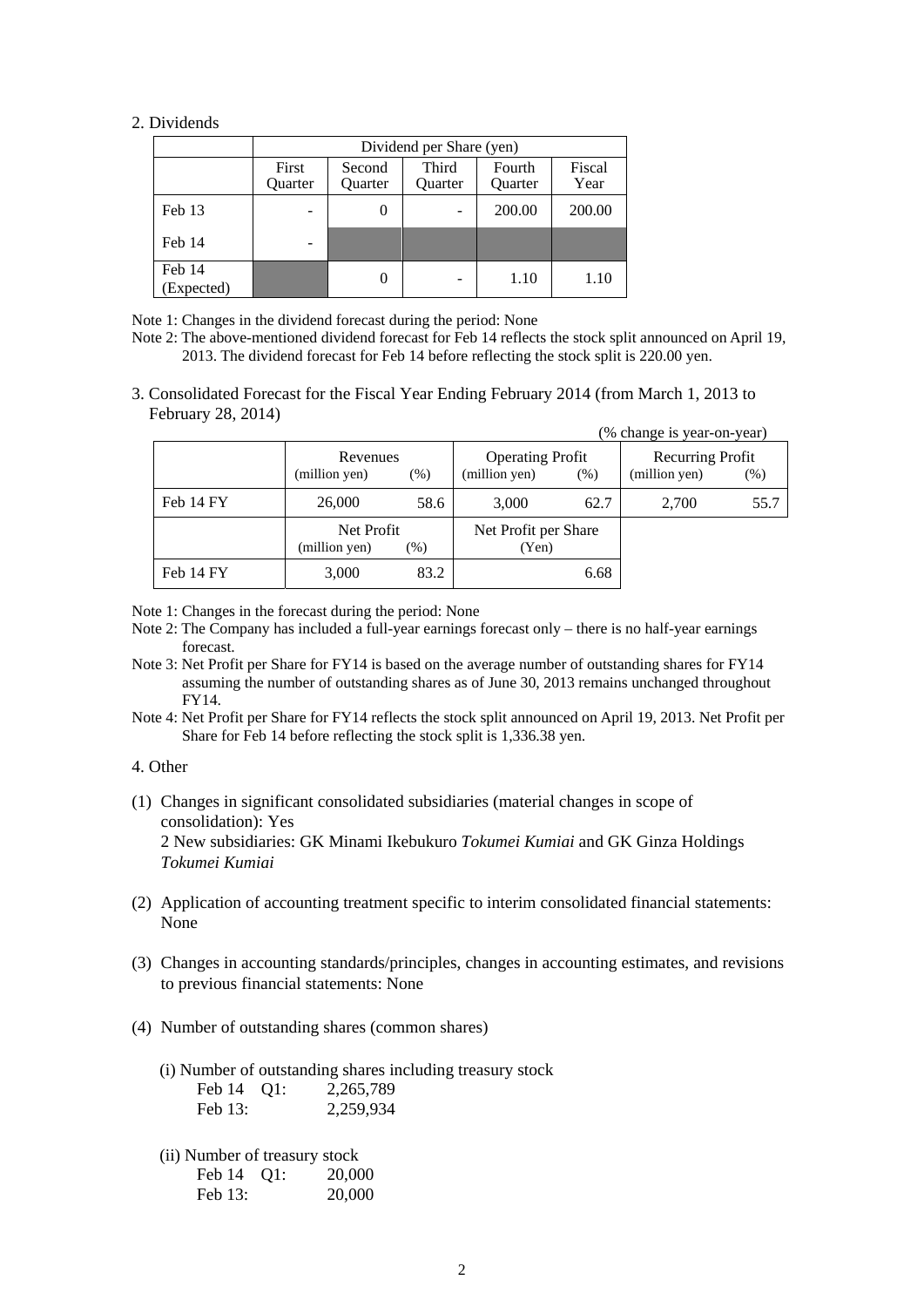(iii) Average number of outstanding shares

| Feb 14 Q1: | 2,241,849 |
|------------|-----------|
| Feb 13 Q1: | 2,236,319 |

\*Explanation on Appropriate Use of Earnings Projection

Forward-looking statements contained in these materials are based on judgments regarding information that was available to the Company and the Group as of the announcement date. However, these statements involve risk and uncertainties. Therefore, please note that actual earnings may differ significantly from the indicated earnings projection as a result of various factors.

The Company will split each of its shares into 200 shares, effective September 1, 2013.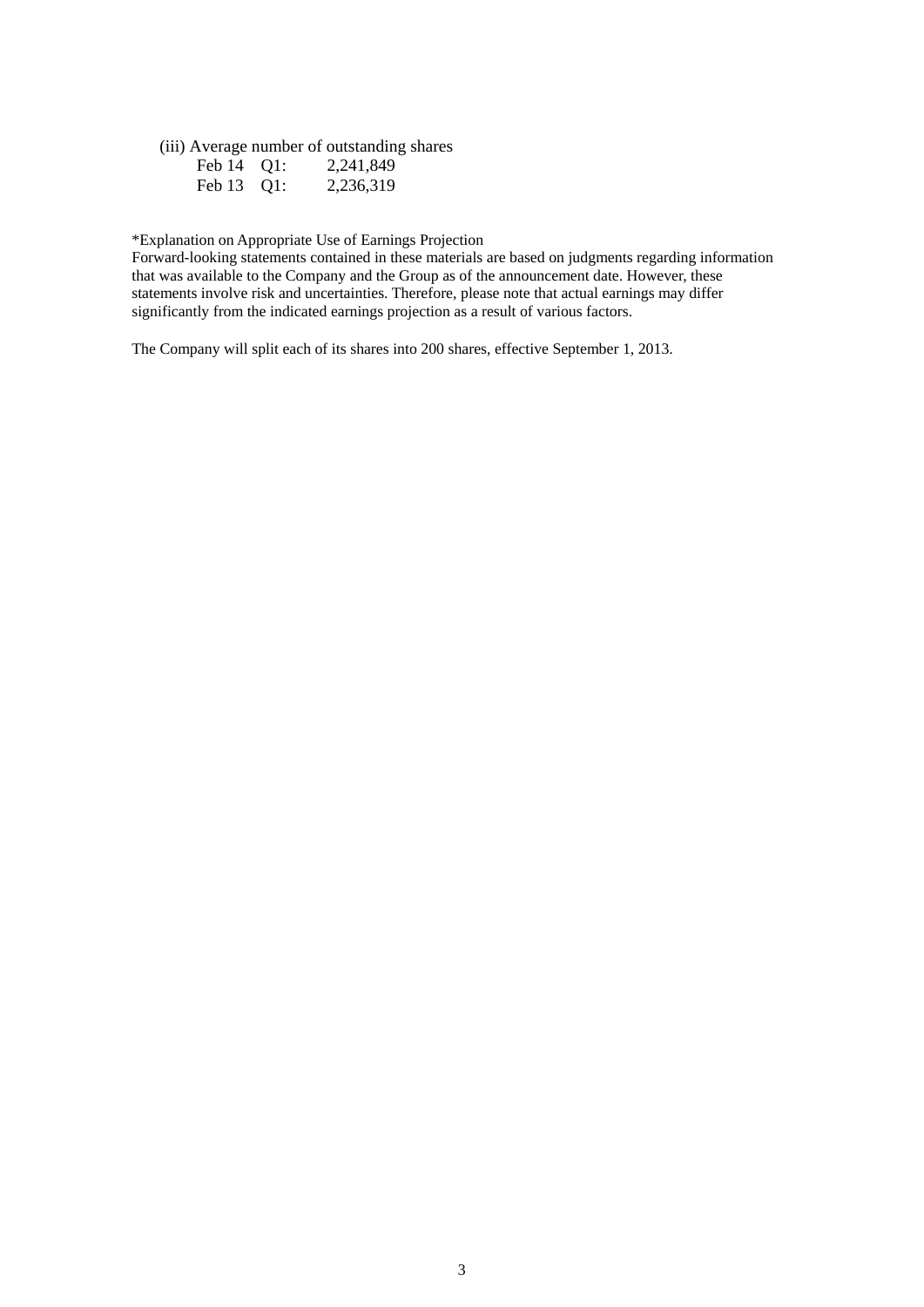## **Consolidated Balance Sheet**

|                                           |                  | (Million Yen)  |
|-------------------------------------------|------------------|----------------|
|                                           | Feb 13 Full Year | Feb 14 Q1      |
|                                           | (Feb 28, 2013)   | (May 31, 2013) |
| <b>Assets</b>                             |                  |                |
| <b>Current Assets</b>                     |                  |                |
| Cash and cash equivalents                 | 9,713            | 9,391          |
| Trade notes and accounts receivable       | 548              | 572            |
| Operational investments in loans          | 3,636            | 1,300          |
| Operational investments in securities     | 4,271            | 5,476          |
| Real estate for sale                      | 46,176           | 41,598         |
| Deferred tax assets                       | 369              | 369            |
| <b>Others</b>                             | 2,042            | 2,283          |
| Less: allowance for doubtful accounts     | (3,177)          | (936)          |
| <b>Total Current Assets</b>               | 63,581           | 60,055         |
| <b>Fixed Assets</b>                       |                  |                |
| <b>Property, Plant and Equipment</b>      |                  |                |
| Land                                      | 7,082            | 10,261         |
| Others (net)                              | 2,965            | 4,034          |
| <b>Total Tangible Assets</b>              | 10,047           | 14,296         |
| <b>Intangible Assets</b>                  |                  |                |
| Goodwill                                  | 2,203            | 2,324          |
| Leasehold rights                          |                  | 371            |
| Others                                    | 20               | 19             |
| <b>Total Intangible Assets</b>            | 2,223            | 2,714          |
| <b>Investments and Other Assets</b>       |                  |                |
| Investments in securities                 | 4,117            | 4,224          |
| Long-term loans receivable                | 13               | 13             |
| Others                                    | 545              | 680            |
| Less: allowance for doubtful accounts     | (101)            | (100)          |
| <b>Total Investments and Other Assets</b> | 4,575            | 4,817          |
| <b>Total Fixed Assets</b>                 | 16,846           | 21,828         |
| <b>Total Assets</b>                       | 80,428           | 81,884         |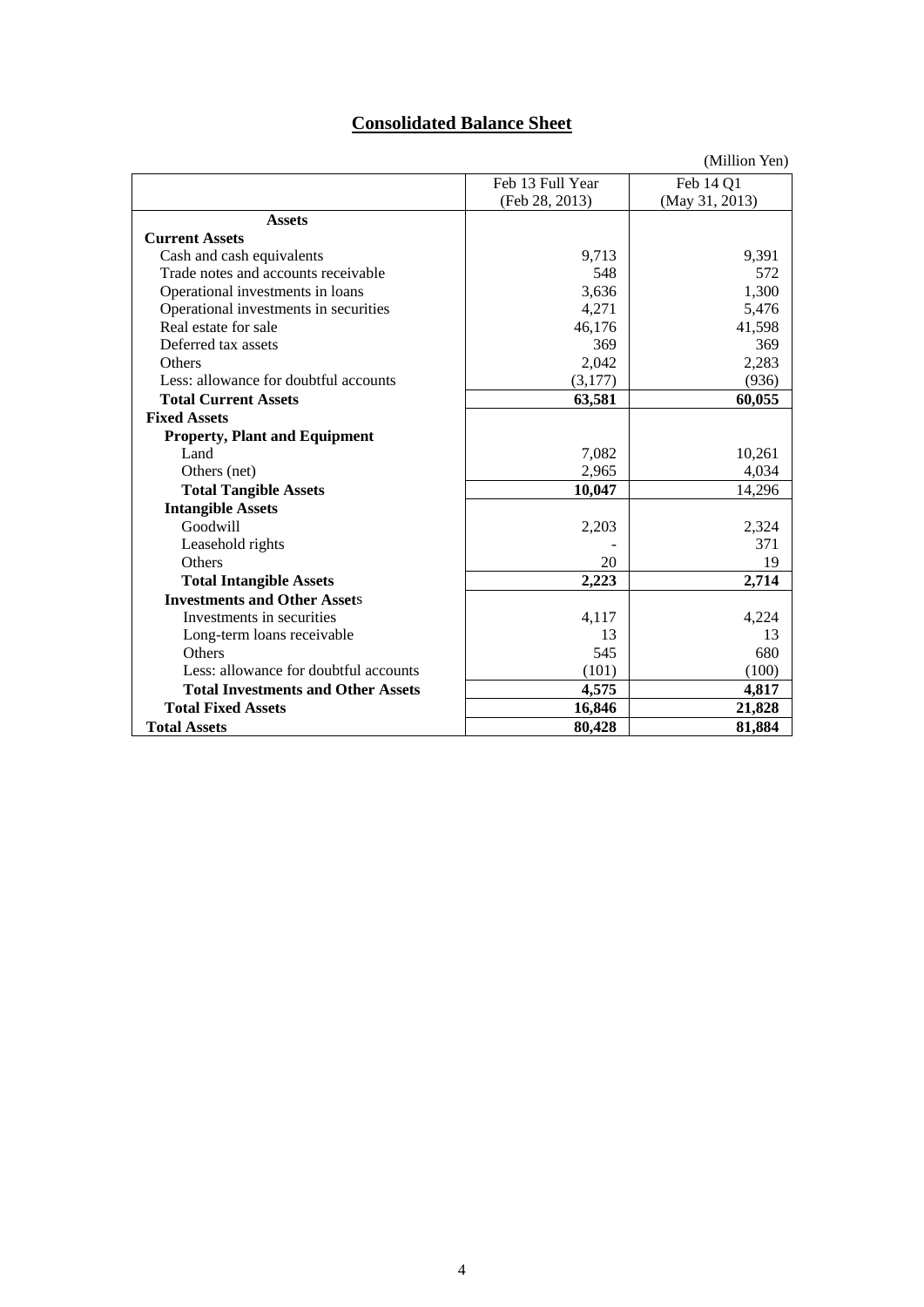(Million Yen)

|                                              | Feb 13 Full Year | Feb 14 Q1      |
|----------------------------------------------|------------------|----------------|
|                                              | (Feb 28, 2013)   | (May 31, 2013) |
| <b>Liabilities</b>                           |                  |                |
| <b>Current Liabilities</b>                   |                  |                |
| Trade notes and accounts payable             | 64               | 60             |
| Short-term borrowings                        | 484              | 2,634          |
| Long-term borrowings (due within one year)   | 966              | 2,689          |
| Long-term non-recourse loans (due within     | 2,263            | 4,585          |
| one year)                                    |                  |                |
| Income taxes payable                         | 65               | 28             |
| Deferred tax liabilities                     | 15               | 5              |
| Accrued bonuses                              | 25               | 105            |
| Other current liabilities                    | 3,419            | 2,170          |
| <b>Total Current Liabilities</b>             | 7,304            | 12,280         |
| <b>Long Term Liabilities</b>                 |                  |                |
| Long-term borrowings                         | 5,456            | 8,454          |
| Long-term non-recourse loans                 | 32,776           | 23,998         |
| Deferred tax liabilities                     | 277              | 1,386          |
| Long-term security deposits received         | 3,230            | 3,288          |
| Negative goodwill                            | 270              | 248            |
| Other long-term liabilities                  | 46               | 44             |
| <b>Total Long Term Liabilities</b>           | 42,056           | 37,421         |
| <b>Total Liabilities</b>                     | 49,361           | 49,701         |
| <b>Net Assets</b>                            |                  |                |
| <b>Shareholders' Equity</b>                  |                  |                |
| Capital                                      | 18,113           | 18,170         |
| Capital reserve                              | 2,429            | 2,486          |
| Retained earnings                            | 7,923            | 8,817          |
| Treasury stock                               | (187)            | (187)          |
| <b>Total Shareholders' Equity</b>            | 28,279           | 29,286         |
| <b>Accumulated Other Comprehensive</b>       |                  |                |
| <b>Income</b>                                |                  |                |
| Unrealized gain on other securities, net     | 160              | 357            |
| Foreign currency translation adjustment      | 16               | 32             |
| <b>Total Accumulated Other Comprehensive</b> |                  |                |
| <b>Income</b>                                | 177              | 390            |
| <b>Stock Acquisition Rights</b>              | 143              | 128            |
| <b>Minority Interests</b>                    | 2,466            | 2,376          |
| <b>Total Net Assets</b>                      | 31,066           | 32,182         |
| <b>Total Liabilities and Net Assets</b>      | 80,428           | 81,884         |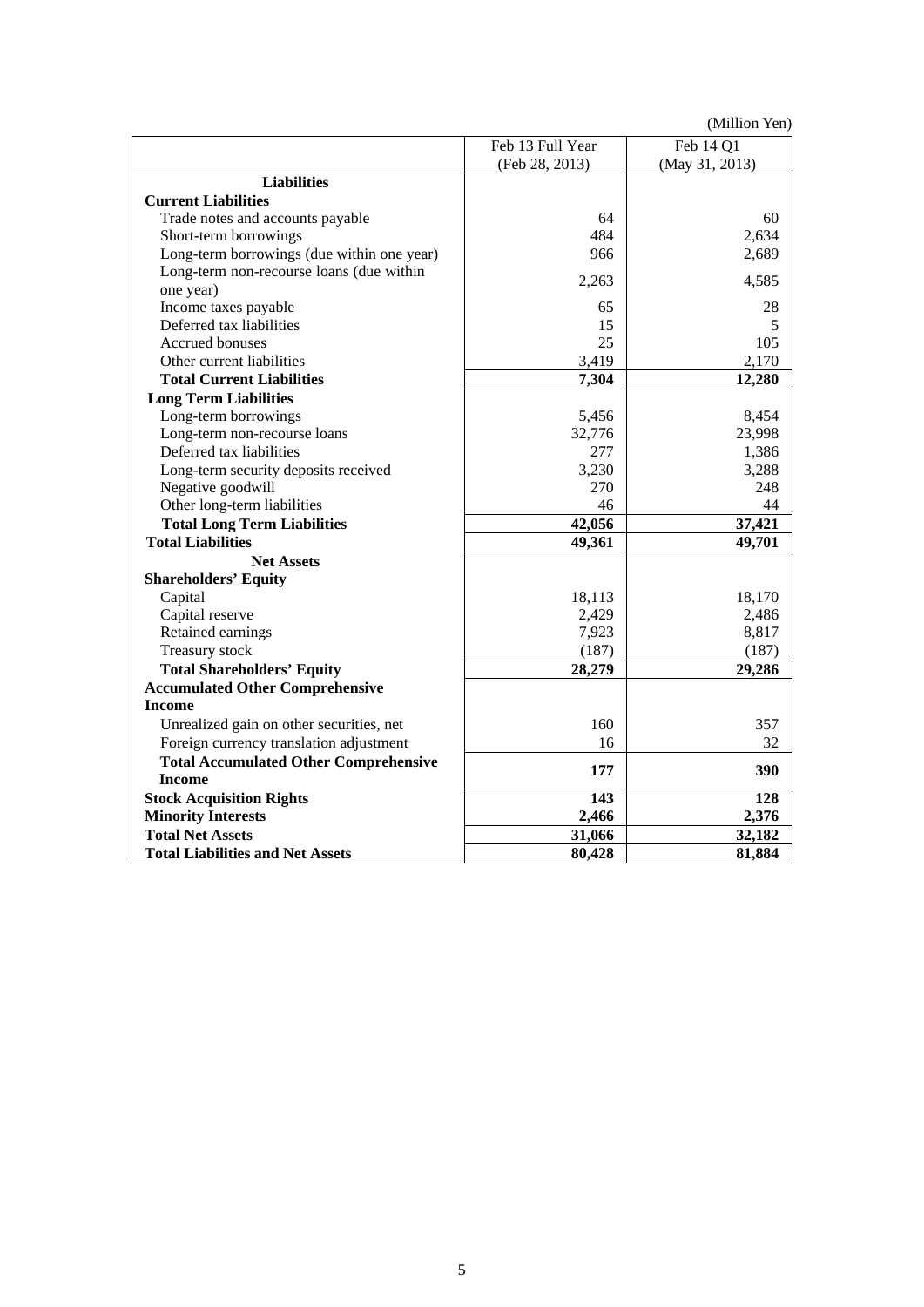## **Consolidated Income Statement**

|                                                 |                    | (Million Yen)                 |
|-------------------------------------------------|--------------------|-------------------------------|
|                                                 | Feb 13 Q1          | Feb 14 Q1                     |
|                                                 | (From Mar 1, 2012) | (From Mar 1, 2013)            |
|                                                 | To May 31, 2012)   | To May 31, 2013)              |
| <b>Revenues</b>                                 | 2,362              | 11,023                        |
| <b>Cost of Revenues</b>                         | 1,260              | 9,385                         |
| <b>Gross Profit</b>                             | 1,102              | 1,638                         |
| SG&A                                            | 766                | 870                           |
| <b>Operating Profit</b>                         | 335                | 767                           |
| <b>Non-Operating Profit</b>                     |                    |                               |
| Interest income                                 | $\overline{0}$     | $\Omega$                      |
| Dividend income                                 | 9                  | 9                             |
| Amortization of negative goodwill               | 22                 | 22                            |
| Others                                          | 10                 | $\overline{4}$                |
| <b>Total Non-Operating Profit</b>               | 42                 | 36                            |
| <b>Non-Operating Expenses</b>                   |                    |                               |
| Interest on debt                                | 70                 | 58                            |
| Others                                          | $\theta$           | 3                             |
| <b>Total Non-Operating Expenses</b>             | 70                 | 61                            |
| <b>Recurring Profit</b>                         | 307                | 742                           |
| <b>Extraordinary Gain</b>                       |                    |                               |
| Gain on sales of investment securities          |                    | 198                           |
| Receipt of share trading proceeds               |                    | 434                           |
| <b>Others</b>                                   | $\mathbf{0}$       | 33                            |
| <b>Total Extraordinary Gain</b>                 | $\bf{0}$           | 667                           |
| <b>Extraordinary Loss</b>                       |                    |                               |
| Loss on sale and retirement of fixed assets     | $\mathbf{0}$       | $\overline{0}$                |
| <b>Total Extraordinary Loss</b>                 | $\bf{0}$           | $\mathbf{0}$                  |
| <b>Profit before Income Taxes</b>               | 308                | 1,410                         |
| <b>Income taxes-current</b>                     | 16                 | 15                            |
| <b>Income taxes-deferred</b>                    |                    | $\boldsymbol{\left(0\right)}$ |
| <b>Total income taxes</b>                       | 16                 | 14                            |
| <b>Profit before Gain on Minority Interests</b> | 291                | 1,395                         |
| <b>Gain on Minority Interests</b>               | 26                 | 34                            |
| <b>Net Profit</b>                               | 264                | 1,360                         |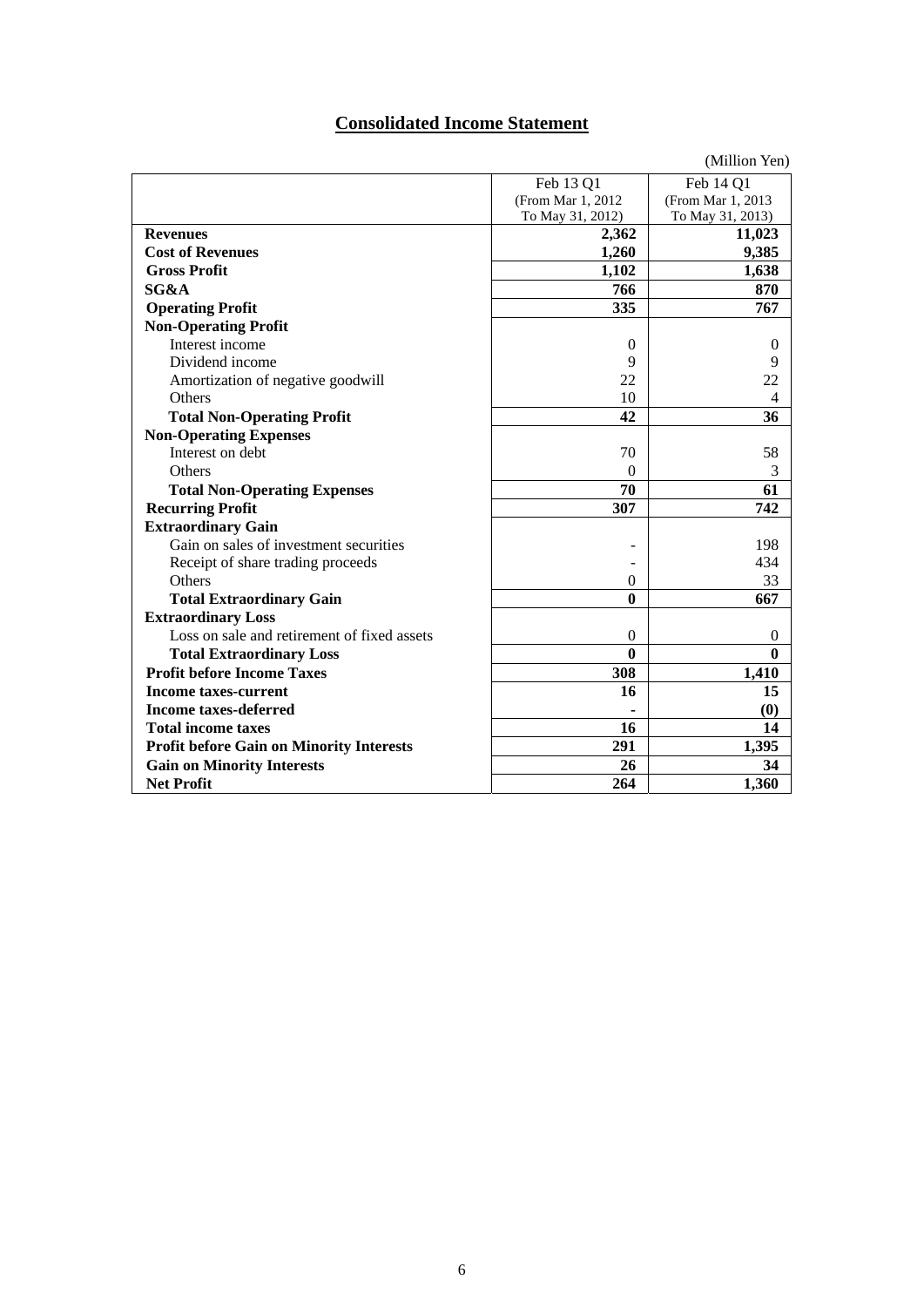# **Consolidated Statements of Comprehensive Income**

|                                                 |                    | (Million Yen)      |
|-------------------------------------------------|--------------------|--------------------|
|                                                 | Feb 13 Q1          | Feb 14 Q1          |
|                                                 | (From Mar 1, 2012) | (From Mar 1, 2013) |
|                                                 | To May 31, 2012)   | To May 31, 2013)   |
| <b>Profit before Gain on Minority Interests</b> | 291                | 1,395              |
| <b>Other Comprehensive Income</b>               |                    |                    |
| Valuation gain (loss) on other securities       | (77)               | 1,00               |
| Foreign currency translation adjustment         | 40                 | (25)               |
| <b>Total Other Comprehensive Income</b>         | (37)               | 74                 |
| <b>Comprehensive Income</b>                     | 253                | 1.469              |
| (Breakdown)                                     |                    |                    |
| Comprehensive income for shareholders of the    | <b>230</b>         |                    |
| parent company                                  |                    | 1,573              |
| Comprehensive income for minority interests     | 23                 | (103)              |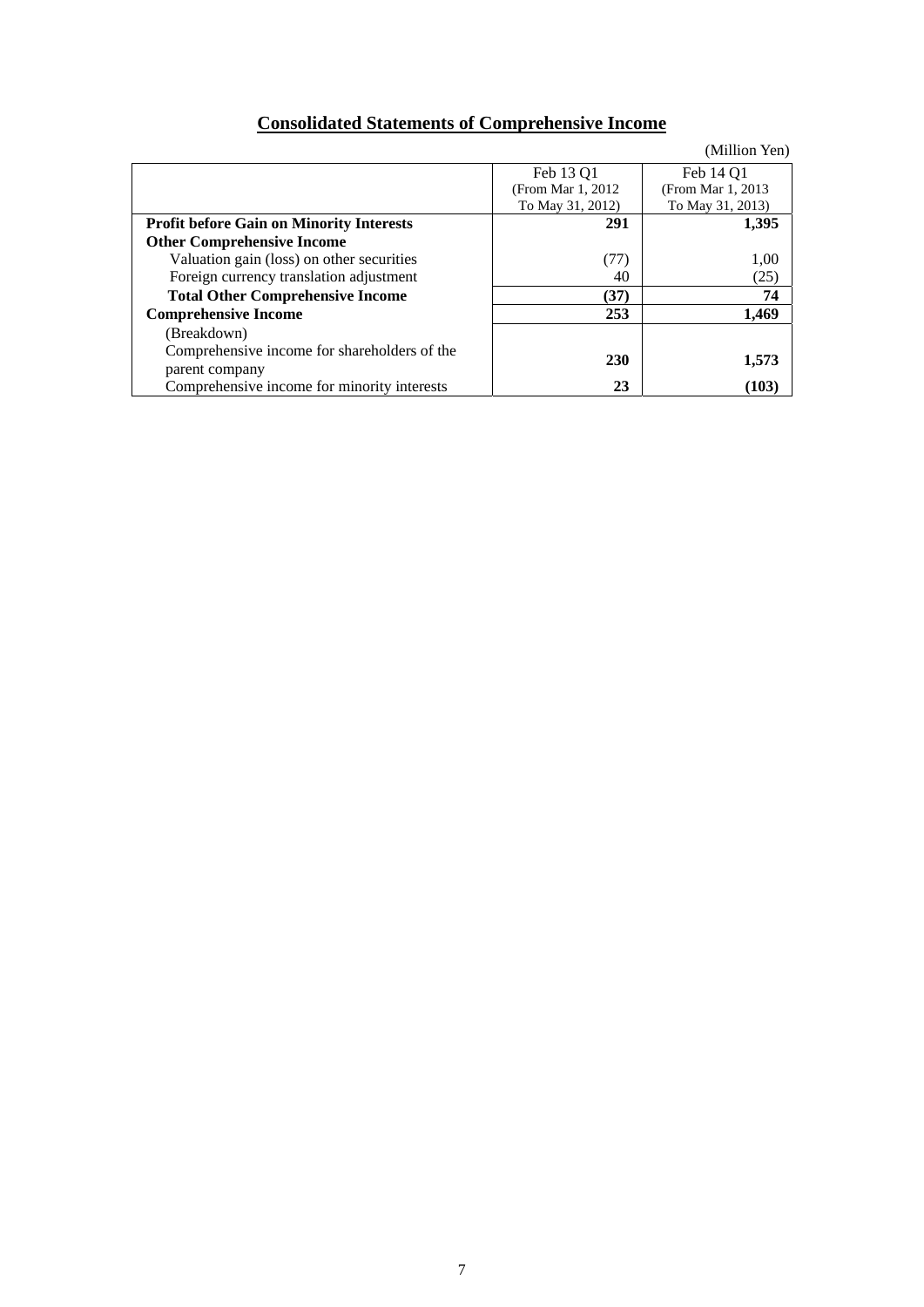## **Consolidated Cash Flow Statement**

|                                                           |                    | (Million Yen)      |
|-----------------------------------------------------------|--------------------|--------------------|
|                                                           | Feb 13 Q1          | Feb 14 Q1          |
|                                                           | (From Mar 1, 2012) | (From Mar 1, 2013) |
|                                                           | To May 31, 2012)   | To May 31, 2013)   |
| <b>Cash Flows from Operating Activities:</b>              |                    |                    |
| Income before income taxes                                | 308                | 1,410              |
| Depreciation                                              | 56                 | 57                 |
| Share-based compensation expenses                         | $\tau$             | 20                 |
| Amortization of goodwill                                  | 27                 | 34                 |
| Amortization of negative goodwill                         | (22)               | (22)               |
| Increase (decrease) in accrued bonuses                    | 89                 | 79                 |
| Increase (decrease) in allowance for doubtful<br>accounts | (1)                | 40                 |
| Interest and dividend income                              | (9)                | (9)                |
| Interest on debt                                          | 70                 | 58                 |
| Loss (gain) on sales of investment securities             |                    | (198)              |
| Loss (gain) on sales/retirement of fixed assets           | $\Omega$           | (0)                |
| Decrease (increase) in trading notes and receivable       | 385                | (23)               |
| Decrease (increase) in operational investments            |                    |                    |
| in securities                                             | $\Omega$           | (1,268)            |
| Loss on valuation of investment securities                |                    | 14                 |
| Decrease (increase) in real estate for sale               | (2,189)            | 4,575              |
| Loss on valuation of real estate for sale                 | 18                 |                    |
| Decrease (increase) in accounts receivable                | (19)               | (122)              |
| Increase (decrease) in accounts payable                   | 59                 | (35)               |
| Increase (decrease) in accrued expenses                   | (113)              | (318)              |
| Increase (decrease) in security deposits received         | 41                 | (233)              |
| <b>Others</b>                                             | (103)              | 657                |
| Sub-total                                                 | (1, 394)           | 4,715              |
| Interest and dividend income received                     | 9                  | 9                  |
| Interest expenses paid                                    | (71)               | (62)               |
| Income taxes paid                                         | (88)               | (37)               |
| <b>Net Cash from (Used for) Operating Activities</b>      | (1,544)            | 4,624              |